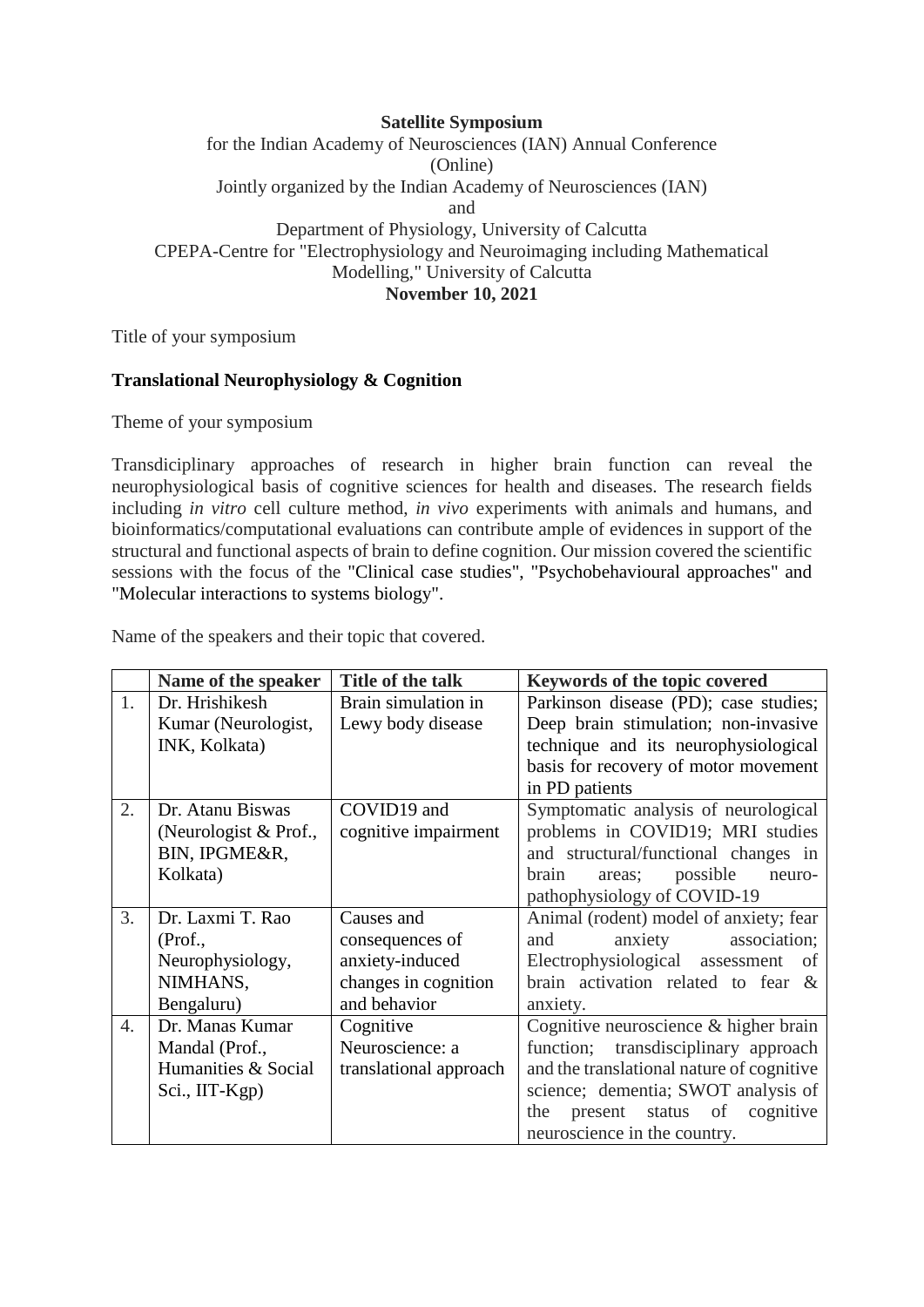| 5. | Dr. Amal Bera (Prof., | Pannexin-P2X7              | Role of Pannexin and P2X7 receptor in      |  |
|----|-----------------------|----------------------------|--------------------------------------------|--|
|    | Biotechnology, IIT-   | receptor interaction       | Parkinson's<br>Disease<br>$(PD)$ ,         |  |
|    | Madras)               | and its role in            | Experimental evidences in support of       |  |
|    |                       | <b>Parkinson's Disease</b> | cell survival by limiting calcium influx   |  |
|    |                       |                            | through P2X7 receptor; possibilities of    |  |
|    |                       |                            | P2X7<br>receptor targeted treatment        |  |
|    |                       |                            | strategy for PD                            |  |
| 6. | Dr. Basant K. Tiwary  | Molecular co-              | Concept of molecular coevolution of        |  |
|    | (Prof.,               | evolution of cognition     | cognitive ability and speech in human;     |  |
|    | Bioinformatics,       | & speech in human          | Nature of selection on the speech          |  |
|    | Pondicherry           |                            | gene <i>FOXP2</i> ; Computational evidence |  |
|    | University)           |                            | that <i>FOXP2</i> has evolved under the    |  |
|    |                       |                            | influence of relaxed selection (i.e.       |  |
|    |                       |                            | relaxation of purifying selection) in the  |  |
|    |                       |                            | human lineage.                             |  |

# **No registered participants**

Total: 175 IAN members: 14 Non-IAN members: 102 Undergraduate/Graduate: 59

### **Students presentation and award information**

(I) PhD student: 8 candidates submitted abstract

- 1. Selected/awarded for best abstract: 3 abstracts for 10 min presentation each
	- 3 PhD students presented their talks (highlighted in table below)
- 2. Other 5 abstracts considered for 5 min presentation each 3 PhD students out of 5 presented their talks
- (II) MSc students: 1 candidate submitted abstract and presented 10 min talk

| Model   | Institute               | Method          | Title of the work                    |                 |
|---------|-------------------------|-----------------|--------------------------------------|-----------------|
| of work |                         | applied         |                                      |                 |
| Human   | <b>Amity University</b> | Questionnaire   | Clinicoepidemiological study of      |                 |
|         | Noida (U.P.)            |                 | Postpartum depression in women       |                 |
|         |                         |                 | from Northern India                  |                 |
|         | National Institute      | Bioinformatics/ | A study of genomic copy number       | Selected/awarde |
|         | of Biomedical           | Computational,  | variations reveals NLGN1 is over     | d               |
|         | Genomics,               | qPCR            | represented in primary angle closure |                 |
|         | Kalyani                 |                 | glaucoma patients                    |                 |
| Rat     | Dept.of                 | Molecular       | The optimum dose of streptozotocin   | Selected/awarde |
|         | Physiology,             | analysis        | (STZ) required for induction of      | d               |
|         | University of           | Behavioural     | memory impairments and               |                 |
|         | Calcutta                | tests           | neuroinflammation following          |                 |
|         |                         |                 | intracerebroventricular (ICV)        |                 |
|         |                         |                 | injection                            |                 |
|         | Dept.of                 | Molecular       | Thyroid Hormone Action in Synapse    |                 |
|         | Physiology,             | analysis        | under ROS-induced Stressed           |                 |
|         |                         |                 | Condition                            |                 |